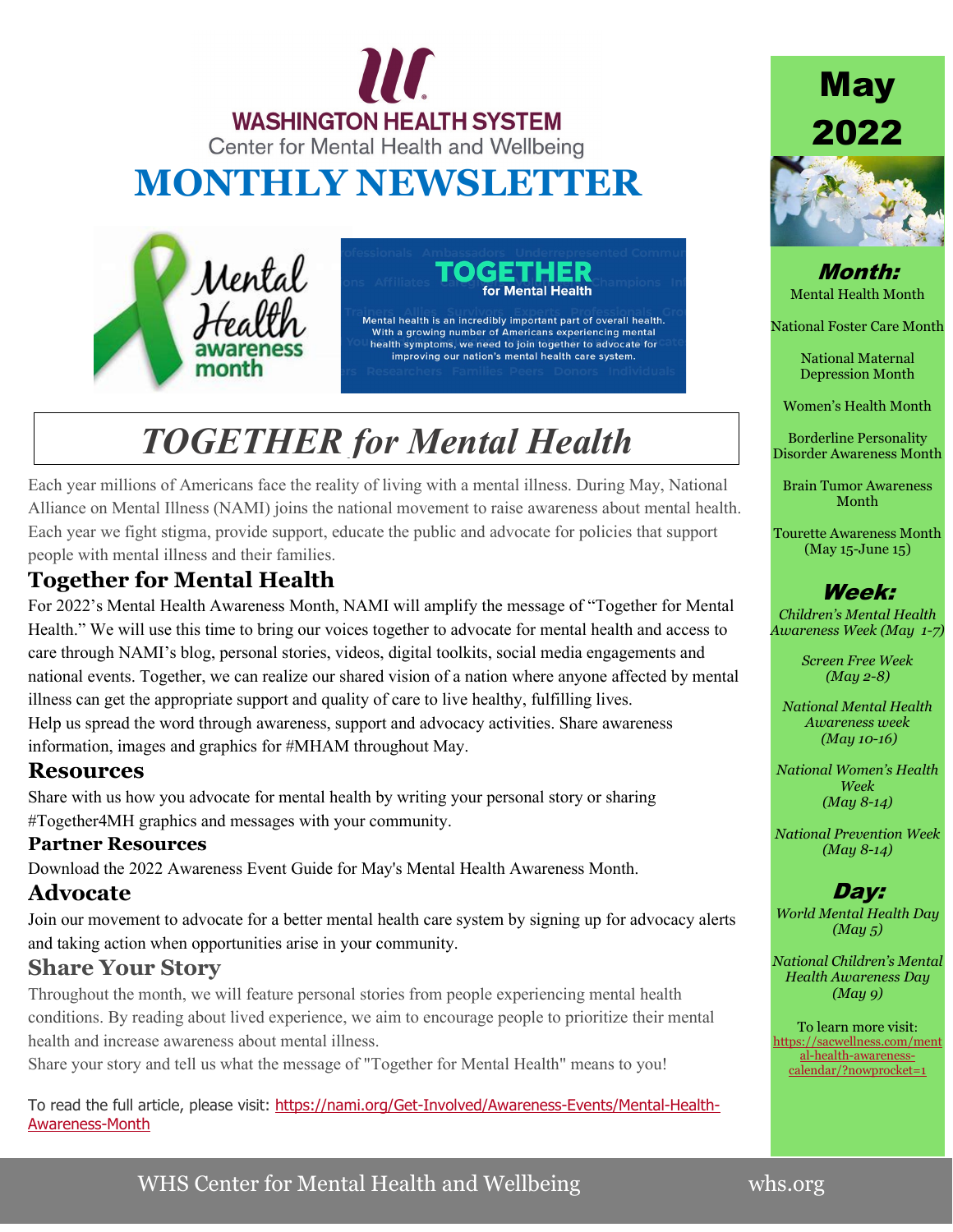

# **Mental Health Awareness Month**

"Mental health is essential to our overall health, and the importance of attending to mental health has become even more pronounced during the COVID–19 pandemic, which has not only negatively impacted many people's mental health but has also created barriers to treatment…. Millions of adults and children across America experience mental health conditions, including anxiety, depression, schizophrenia, bipolar disorder, and post-traumatic stress disorder. Nearly one in five Americans lives with a mental health condition. Those living with mental health conditions are our family, friends, classmates, neighbors, and coworkers.... [The American](https://www.govinfo.gov/link/bills/117/hr/1319?billversion=mostrecent&link-type=pdf)  [Rescue Plan Act of 2021, H.R. 1319, a](https://www.govinfo.gov/link/bills/117/hr/1319?billversion=mostrecent&link-type=pdf)lso included \$420 million in funding to support Certified Community Behavioral Health Clinics to expand access to high-quality, evidence-based behavioral health services. "President Joseph Biden DCPD-202100355 - [Proclamation 10193-](https://www.govinfo.gov/content/pkg/DCPD-202100355/pdf/DCPD-202100355.pdf) [National Mental Health Awareness Month, 2021.](https://www.govinfo.gov/content/pkg/DCPD-202100355/pdf/DCPD-202100355.pdf)"

According to the [Centers for Disease Control and Prevention,](https://www.cdc.gov/mentalhealth/learn/index.htm) "Mental health includes our emotional, psychological, and social well-being. It affects how we think, feel, and act. It also helps determine how we handle stress, relate to others, and make healthy choices. Mental health is important at every stage of life, from childhood and adolescence through adulthood. Although the terms are often used interchangeably, poor mental health and mental illness are not the same things. A person can experience poor mental health and not be diagnosed with a mental illness. Likewise, a person diagnosed with a mental illness can experience periods of physical, mental, and social well-being."

To read the full article, please visit: [https://www.govinfo.gov/features/mental-health-awareness-month-](https://www.govinfo.gov/features/mental-health-awareness-month-2021)[2021](https://www.govinfo.gov/features/mental-health-awareness-month-2021)



[Even](https://www.bing.com/images/search?view=detailV2&ccid=WQY12FIO&id=186741B6BF438E5A3AD90DC9AB5112EDB657A0F4&thid=OIP.WQY12FIOBWS0hMZynewLzAHaEK&mediaurl=https://greatpeopleinside.com/wp-content/uploads/2020/02/mental-health.jpg&cdnurl=https://th.bing.com/th/id/R.590635d8520e0564b484c6729dec0bcc?rik%3d9KBXtu0SUavJDQ%26pid%3dImgRaw%26r%3d0&exph=720&expw=1280&q=mental+health&simid=608043120321696684&FORM=IRPRST&ck=F43FD349E6DEB941CFA9EA0C1AA8CAD8&selectedIndex=3&adlt=strict) before COVID-19, **19%** of adults experienced a mental illness

Suicidal ideation among adults is increasing **.15%** or over 460,000 people from last year.

**9.7%** of youth in the U.S. have severe major depression. This rate was highest among youth who identified as more than one race, at **12.4%**

**60%** of youth with depression do not receive any mental health treatment. Even in states with the greatest access, **1 in 3** is going without treatment.

Even among youth with severe depression who receive some treatment, only **27%** receive consistent care.

To read the full article visit: [https://www.govinfo.gov/featu](https://www.govinfo.gov/features/mental-health-awareness-month-2021) [res/mental-health-awareness](https://www.govinfo.gov/features/mental-health-awareness-month-2021)[month-2021](https://www.govinfo.gov/features/mental-health-awareness-month-2021)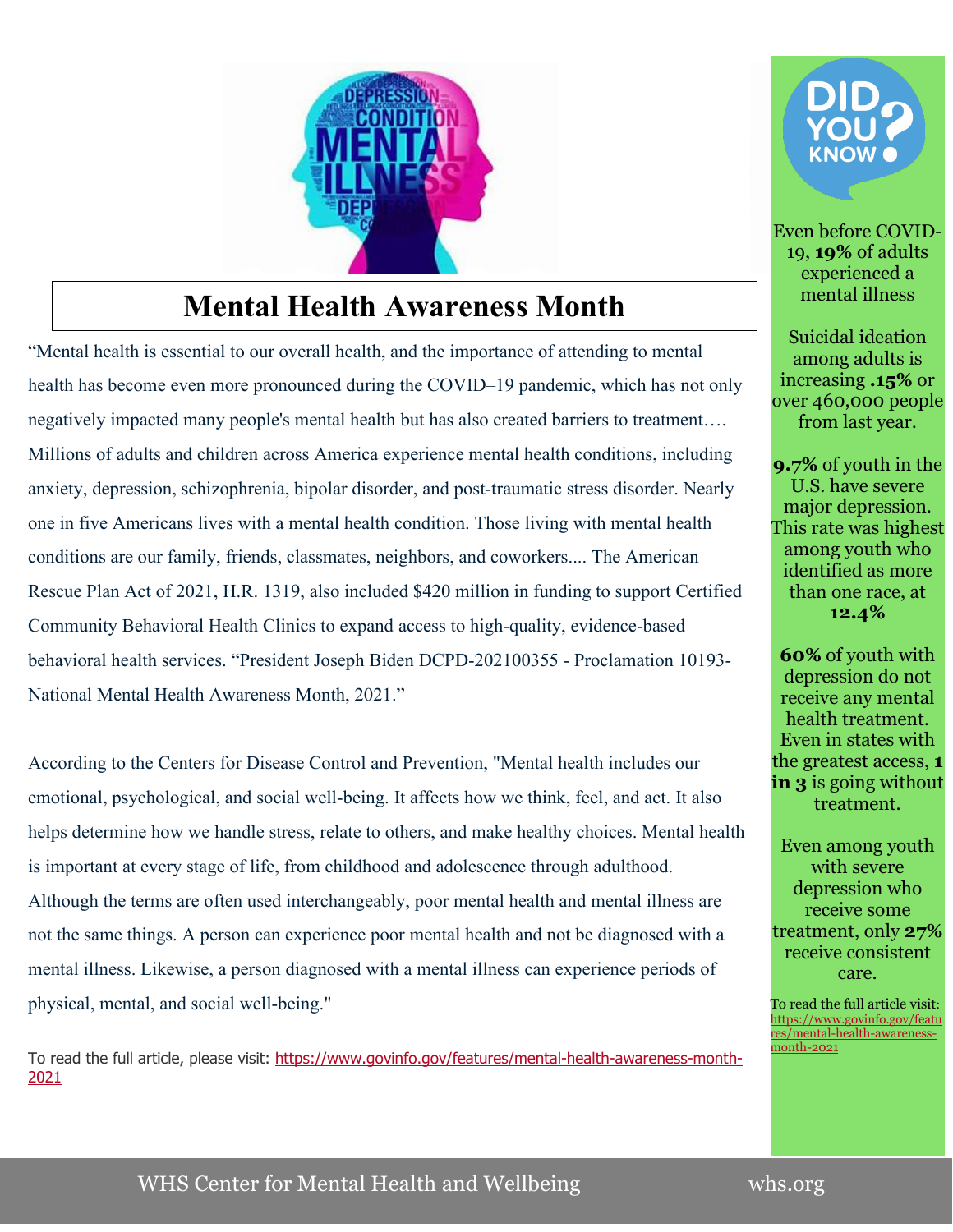

# **Some Recent Laws Enacted Related to Mental Health**

- [Commander John Scott Hannon Veterans Mental Health Care Improvement Act of](https://www.govinfo.gov/content/pkg/PLAW-116publ171/pdf/PLAW-116publ171.pdf)  [2019 P.L. 116-171, Enacted 10/17/2020, T](https://www.govinfo.gov/content/pkg/PLAW-116publ171/pdf/PLAW-116publ171.pdf)his public law makes updates related to Department of Veterans Affairs (VA) transition assistance, mental health care, care for women veterans, and telehealth care.
- National Suicide Hotline Designation Act of 2020 P.L. 116-172, Enacted 10/17/2020, This public law requires the Federal Communications Commission (FCC) to designate 9-8-8 as the universal telephone number for a national suicide prevention and mental health crisis hotline.
- [Veterans COMPACT Act of 2020, P.L. 116-214, Enacted 12/5/2020, T](https://www.govinfo.gov/content/pkg/PLAW-116publ214/pdf/PLAW-116publ214.pdf)his public law implements programs, policies, and reports related to Department of Veterans Affairs (VA) transition assistance, suicide care, mental health education and treatment, health care, and women veteran care.
- [Crisis Stabilization and Community Reentry Act of 2020, P.L. 116-281, Enacted](https://www.govinfo.gov/content/pkg/PLAW-116publ281/pdf/PLAW-116publ281.pdf)  [12/31/2020, T](https://www.govinfo.gov/content/pkg/PLAW-116publ281/pdf/PLAW-116publ281.pdf)his public law authorizes the Department of Justice to award grants for states, Native American tribes, local governments, and community-based nonprofit organizations to provide clinical services for people with serious mental illness and substance use disorders who need mental health services upon release from a correctional facility.
- [Advancing Research to Prevent Suicide Act, P.L. 116-339, Enacted 1/13/2021, T](https://www.govinfo.gov/content/pkg/PLAW-116publ339/pdf/PLAW-116publ339.pdf)his public law directs the National Science Foundation (NSF) to award competitive, meritreviewed grants to institutions of higher education (or their consortia) to support multidisciplinary, fundamental research with potential relevance to suicide, including potential relevance to prevention and treatment.

Search **govinfo** for [hearings, a](https://www.govinfo.gov/app/search/%7B%22facets%22%3A%7B%7D%2C%22filterOrder%22%3A%5B%5D%2C%22facetToExpand%22%3A%22non_existing_facet%22%2C%22offset%22%3A0%2C%22pageSize%22%3A%2210%22%2C%22sortBy%22%3A%222%22%2C%22query%22%3A%22collection%3Achrg%20mental%20health%22%2C%22historical%22%3Afalse%7D)nd [statements in the Congressional Record r](https://www.govinfo.gov/app/search/%7B%22facets%22%3A%7B%7D%2C%22filterOrder%22%3A%5B%5D%2C%22facetToExpand%22%3A%22non_existing_facet%22%2C%22offset%22%3A0%2C%22pageSize%22%3A%2210%22%2C%22sortBy%22%3A%222%22%2C%22query%22%3A%22collection%3Acrec%20mental%20health%22%2C%22historical%22%3Afalse%7D)elated to mental health issues.

#### **Additional Resources**

[MentalHealth.gov "Let's Talk About It" \(HHS NIMH\)](https://www.mentalhealth.gov/basics/what-is-mental-health)  [Shareable Resources on Coping with COVID-19 \(NIH\)](https://www.nimh.nih.gov/get-involved/education-awareness/shareable-resources-on-coping-with-covid-19)  [Mental Health \(CDC\)](https://www.cdc.gov/mentalhealth/index.htm)  [Well Being Concepts \(CDC\)](https://www.cdc.gov/hrqol/wellbeing.htm)  [Youth Topics on Mental Health \(youth.gov\)](https://youth.gov/youth-topics/youth-mental-health) 

To read the full article, please visit: [https://www.govinfo.gov/features/mental-health-awareness](https://www.govinfo.gov/features/mental-health-awareness-month-2021)[month-2021](https://www.govinfo.gov/features/mental-health-awareness-month-2021)

### **26 Famous People With Mental Illness**

- 1. Kristen Bell (anxiety and depression)
- 2. Ariana Grande (anxiety and PTSD)
- 3. Zayne Malik (anxiety and panic attacks)
- 4. Lili Reinhart (depression)
- 5. Chrissy Teigen (postpartum depression)
- 6. Scarlett Moffatt (anxiety)
- 7. Demi Lovato (bulimia
- and bipolar disorder) 8. Kristen Stewart (anxiety)
- 9. Troian Bellisario (eating disorder)
- 10. Gina Rodriguez (anxiety)
- 11. Logic (derealization disorder)
- 12. Mariah Carey (bipolar disorder)
- 13. Brandom Marshall (borderline personality disorder)
- 14. Princess Diana (postnatal depression)
- 15. Justin Bieber (depression) 16. Lady Gaga
- (depression)
- 17. Selena Gomez (panic attacks, depression and anxiety)
- 18. Glenn Close (depression)
- 19. Adele (depression) 20. Leonardo DiCaprio (obsessive-compulsive disorder)
- 21. Khalid (anxiety)
- 22. Dwayne "The Rock" Johnson (suicidal thoughts)
- 23. Noah Cyrus (depression)
- 24. Alisha Boe (depression)
- 25. Michael Phelps (attention-deficithyperactivity-disorder)
- 26. Kesha (anxiety)

#### To read the full article visit:

[https://healthguidenet.co](https://healthguidenet.com/conditions/famous-people-with-mental-illness/?nowprocket=1) [m/conditions/famous](https://healthguidenet.com/conditions/famous-people-with-mental-illness/?nowprocket=1)[people-with-mental](https://healthguidenet.com/conditions/famous-people-with-mental-illness/?nowprocket=1)[illness/?nowprocket=1](https://healthguidenet.com/conditions/famous-people-with-mental-illness/?nowprocket=1)

WHS Center for Mental Health and Wellbeing whs.org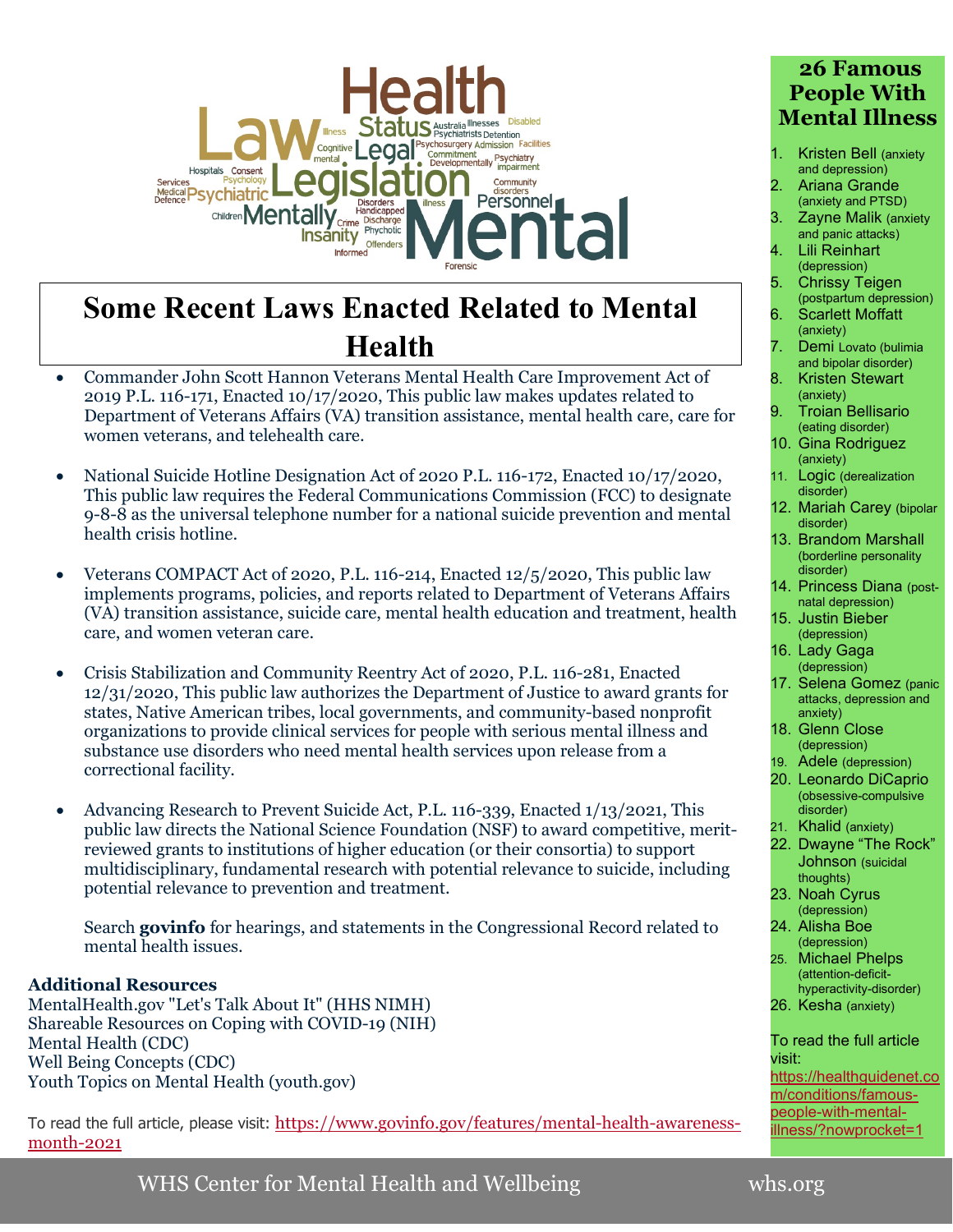

Dear Valued Referral Sources,

I just wanted to take a moment to recognize all the individuals working in the health care profession that help support individuals suffering with mental illness. We appreciate your ongoing support, your efforts to see patients as more than just their diagnosis, your efforts to break the stigma associated with mental illness and your willingness to advocate for change and support. THANK YOU!!!!

Sincerely,

#### *Jennifer Campbell, MSW, LSW*

Program Manager, WHS Center for Mental Health and Wellbeing Washington Health System & Washington Physicians Group Office#: 724-627-2526